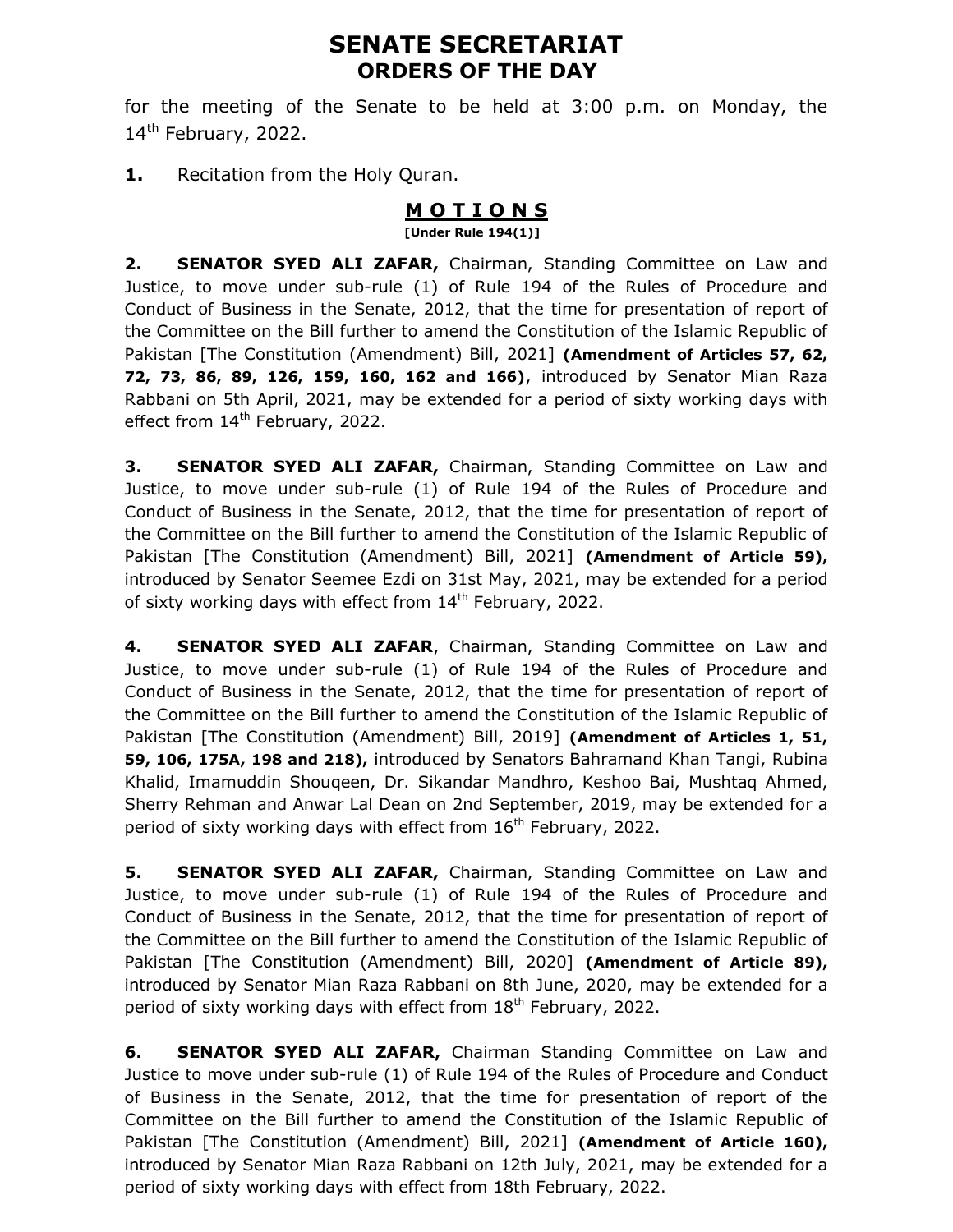7. SENATOR SYED ALI ZAFAR, Chairman, Standing Committee on Law and Justice, to move under sub-rule (1) of Rule 194 of the Rules of Procedure and Conduct of Business in the Senate, 2012, that the time for presentation of report of the Committee on the Bill further to amend the Constitution of the Islamic Republic of Pakistan [The Constitution (Amendment) Bill, 2021] (Insertion of Article 25B), introduced by Senators Saadia Abbasi and Mushahid Hussain Sayed on 27th September, 2021, may be extended for a period of sixty working days with effect from 18th February, 2022.

8. SENATOR SYED ALI ZAFAR, Chairman, Standing Committee on Law and Justice, to move under sub-rule (1) of Rule 194 of the Rules of Procedure and Conduct of Business in the Senate, 2012, that the time for presentation of report of the Committee on the Bill further to amend the Constitution of the Islamic Republic of Pakistan [The Constitution (Amendment) Bill, 2021] (Amendment of Articles 63A, 64 and 160), introduced by Senators Dilawar Khan, Kauda Babar, Ahmed Khan, Hidayat Ullah and Naseebullah Bazai on 27th September, 2021, may be extended for a period of sixty working days with effect from 18th February, 2022.

9. SENATOR SYED ALI ZAFAR, Chairman Standing Committee on Law and Justice to move under sub-rule (1) of Rule 194 of the Rules of Procedure and Conduct of Business in the Senate, 2012, that the time for presentation of report of the Committee on the Bill further to amend the Constitution of the Islamic Republic of Pakistan [The Constitution (Amendment) Bill, 2021] (Amendment of Article 89) introduced by Senator Mian Raza Rabbani on 12th July, 2021, may be extended for a period of sixty working days with effect from 18th February, 2022.

10. SENATOR PRINCE AHMED UMER AHMEDZAI, Chairman, Standing Committee on Communications, to move under sub-rule (1) of Rule 194 of the Rules of Procedure and Conduct of Business in the Senate, 2012, that the time for presentation of report of the Committee on a point of public importance raised by Senator Prof. Dr. Mehr Taj Roghani on 22nd December, 2021, regarding Non-E tag vehicles crossing through E-tag lines on Motorway, may be extended for a period of sixty working days with effect from 20th February, 2022.

#### BILLS TO BE INTRODUCED

**11. SENATOR MUSHTAQ AHMED,** to move for leave to introduce a Bill further to amend the Limited Liability Partnership Act, 2017 [The Limited Liability Partnership (Amendment) Bill, 2022].

12. SENATOR MUSHTAQ AHMED, to introduce the Bill further to amend the Limited Liability Partnership Act, 2017 [The Limited Liability Partnership (Amendment) Bill, 2022].

**13. SENATOR MOHSIN AZIZ,** to move for leave to introduce a Bill further to amend the Payment of Wages Act, 1936 [The Payment of Wages (Amendment) Bill, 2022].

14. **SENATOR MOHSIN AZIZ**, to introduce the Bill further to amend the Payment of Wages Act, 1936 [The Payment of Wages (Amendment) Bill, 2022].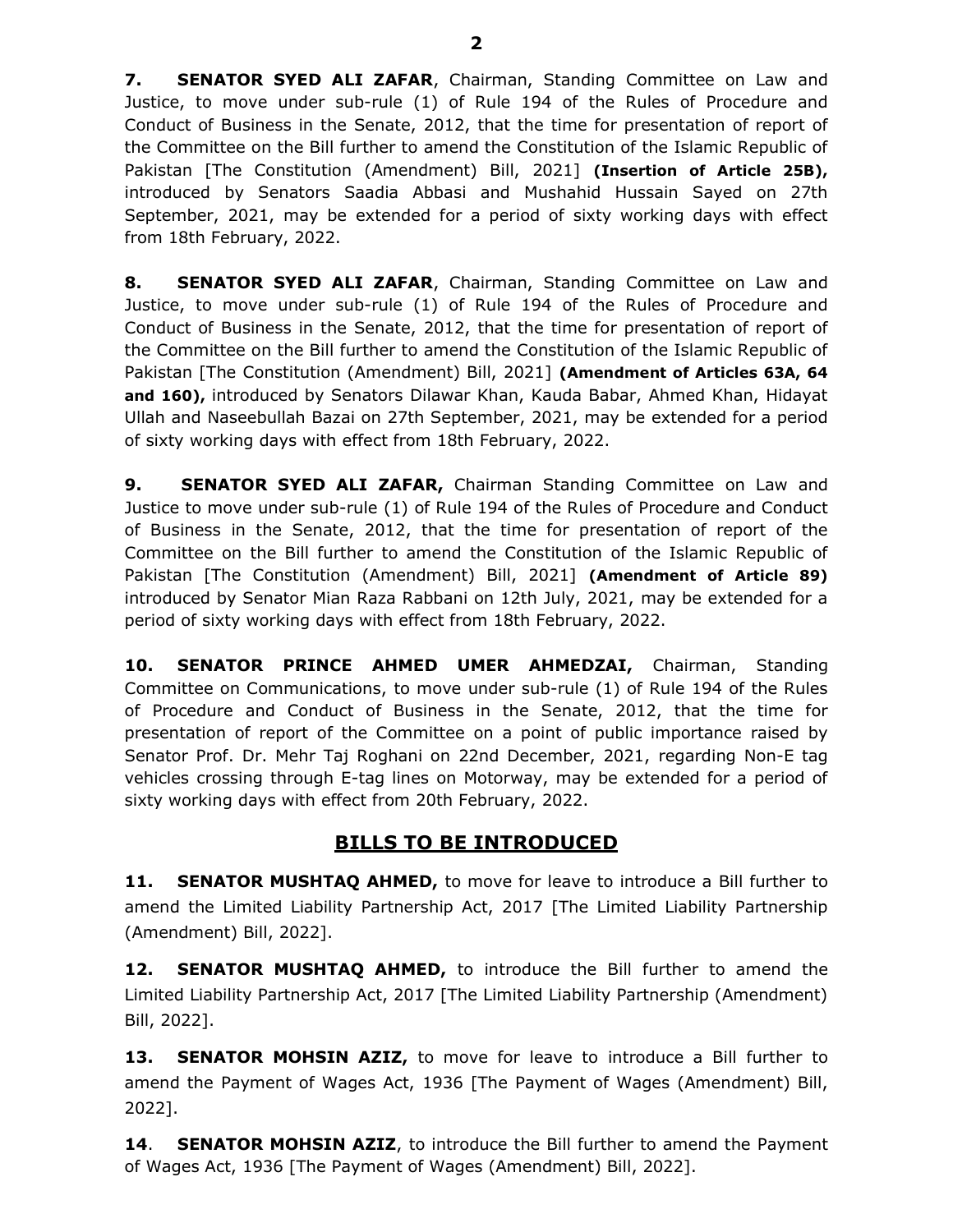**15. SENATOR MUSHTAQ AHMED,** to move for leave to introduce a Bill further to amend the Control of Narcotic Substances Act, 1997 [The Control of Narcotic Substances (Amendment) Bill, 2022].

16. SENATOR MUSHTAQ AHMED, to introduce the Bill further to amend the Control of Narcotic Substances Act, 1997 [The Control of Narcotic Substances (Amendment) Bill, 2022].

17. SENATOR KAUDA BABAR, to move for leave to introduce a Bill further to amend the Constitution of the Islamic Republic of Pakistan [The Constitution (Amendment) Bill, 2022] (Amendment of Article 61).

18. SENATOR KAUDA BABAR, to introduce the Bill further to amend the Constitution of the Islamic Republic of Pakistan [The Constitution (Amendment) Bill, 2022].

19. SENATOR SALEEM MANDVIWALLA, to move for leave to introduce a Bill to ensure access of media to the deaf and dumb persons in all matters of public importance through sign language [The Access to the Media (Deaf and Dumb) Persons Bill, 2022].

20. SENATOR SALEEM MANDVIWALLA, to introduce the Bill to ensure access of media to the deaf and dumb persons in all matters of public importance through sign language [The Access to the Media (Deaf and Dumb) Persons Bill, 2022].

**21. SENATOR MUSHTAQ AHMED,** to move for leave to introduce a Bill to amend the Islamabad Capital Territory Waqf Properties Act, 2020 [The Islamabad Capital Territory Waqf Properties (Amendment) Bill, 2022].

22. SENATOR MUSHTAQ AHMED, to introduce the Bill to amend the Islamabad Capital Territory Waqf Properties Act, 2020 [The Islamabad Capital Territory Waqf Properties (Amendment) Bill, 2022].

23. **SENATOR KAUDA BABAR**, to move for leave to introduce a Bill further to amend the Pakistan Standards and Quality Control Authority Act, 1996 [The Pakistan Standards and Quality Control Authority (Amendment) Bill, 2022].

24. SENATOR KAUDA BABAR, to introduce the Bill further to amend the Pakistan Standards and Quality Control Authority Act, 1996 [The Pakistan Standards and Quality Control Authority (Amendment) Bill, 2022].

### LEGISLATIVE BUSINESS

25. SENATORS SEEMEE EZDI AND SANA JAMALI, to move that the Bill further to amend the Transplantation of Human Organs and Tissues Act, 2010 [The Transplantation of Human Organs and Tissues (Amendment) Bill, 2021], as reported by the Standing Committee, be taken into consideration, at once.

26. SENATORS SEEMEE EZDI AND SANA JAMALI, to move that the Bill further to amend the Transplantation of Human Organs and Tissues Act, 2010 [The Transplantation of Human Organs and Tissues (Amendment) Bill, 2021], be passed.